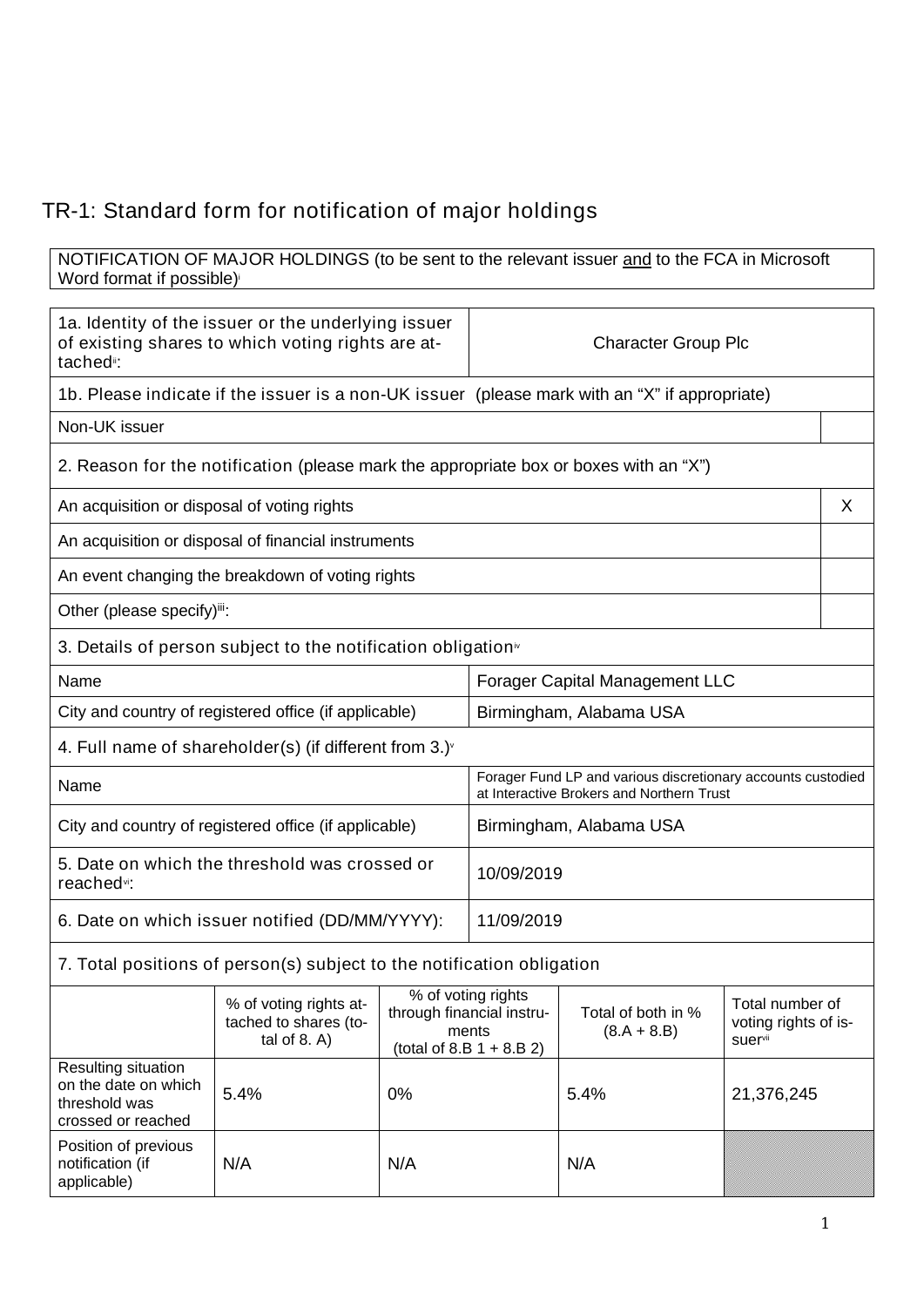| 8. Notified details of the resulting situation on the date on which the threshold was crossed or |  |
|--------------------------------------------------------------------------------------------------|--|
| reached™                                                                                         |  |

## A: Voting rights attached to shares

| Class/type of<br>shares<br>ISIN code (if possible) | Number of voting rights <sup>ix</sup>                  |                                                                | % of voting rights                                     |                                                                |
|----------------------------------------------------|--------------------------------------------------------|----------------------------------------------------------------|--------------------------------------------------------|----------------------------------------------------------------|
|                                                    | Direct<br>(Art 9 of Directive<br>2004/109/EC) (DTR5.1) | Indirect<br>(Art 10 of Directive<br>2004/109/EC)<br>(DTR5.2.1) | Direct<br>(Art 9 of Directive<br>2004/109/EC) (DTR5.1) | Indirect<br>(Art 10 of Directive<br>2004/109/EC)<br>(DTR5.2.1) |
| GB0008976119                                       | 0                                                      | 1,149,088                                                      | 0%                                                     | 5.4%                                                           |
|                                                    |                                                        |                                                                |                                                        |                                                                |
|                                                    |                                                        |                                                                |                                                        |                                                                |
| SUBTOTAL 8. A                                      | 1,149,088                                              |                                                                | 5.4%                                                   |                                                                |

| B 1: Financial Instruments according to Art. 13(1)(a) of Directive 2004/109/EC (DTR5.3.1.1 (a)) |                                 |                                  |                                                                                                 |                    |
|-------------------------------------------------------------------------------------------------|---------------------------------|----------------------------------|-------------------------------------------------------------------------------------------------|--------------------|
| Type of financial in-<br>strument                                                               | Expiration<br>date <sup>x</sup> | Exercise/<br>Conversion Periodxi | Number of voting rights<br>that may be acquired if<br>the instrument is<br>exercised/converted. | % of voting rights |
|                                                                                                 |                                 |                                  |                                                                                                 |                    |
|                                                                                                 |                                 |                                  |                                                                                                 |                    |
|                                                                                                 |                                 |                                  |                                                                                                 |                    |
|                                                                                                 |                                 | SUBTOTAL 8. B 1                  |                                                                                                 |                    |

| 2004/109/EC (DTR5.3.1.1 (b))    |                                 |                                               | B 2: Financial Instruments with similar economic effect according to Art. 13(1)(b) of Directive |                            |                    |
|---------------------------------|---------------------------------|-----------------------------------------------|-------------------------------------------------------------------------------------------------|----------------------------|--------------------|
| Type of financial<br>instrument | Expiration<br>date <sup>x</sup> | Exercise/<br><b>Conversion Pe-</b><br>riod xi | Physical or<br>cash<br>settlementxii                                                            | Number of<br>voting rights | % of voting rights |
|                                 |                                 |                                               |                                                                                                 |                            |                    |
|                                 |                                 |                                               |                                                                                                 |                            |                    |
|                                 |                                 |                                               |                                                                                                 |                            |                    |
|                                 |                                 |                                               | <b>SUBTOTAL</b><br>8.B.2                                                                        |                            |                    |